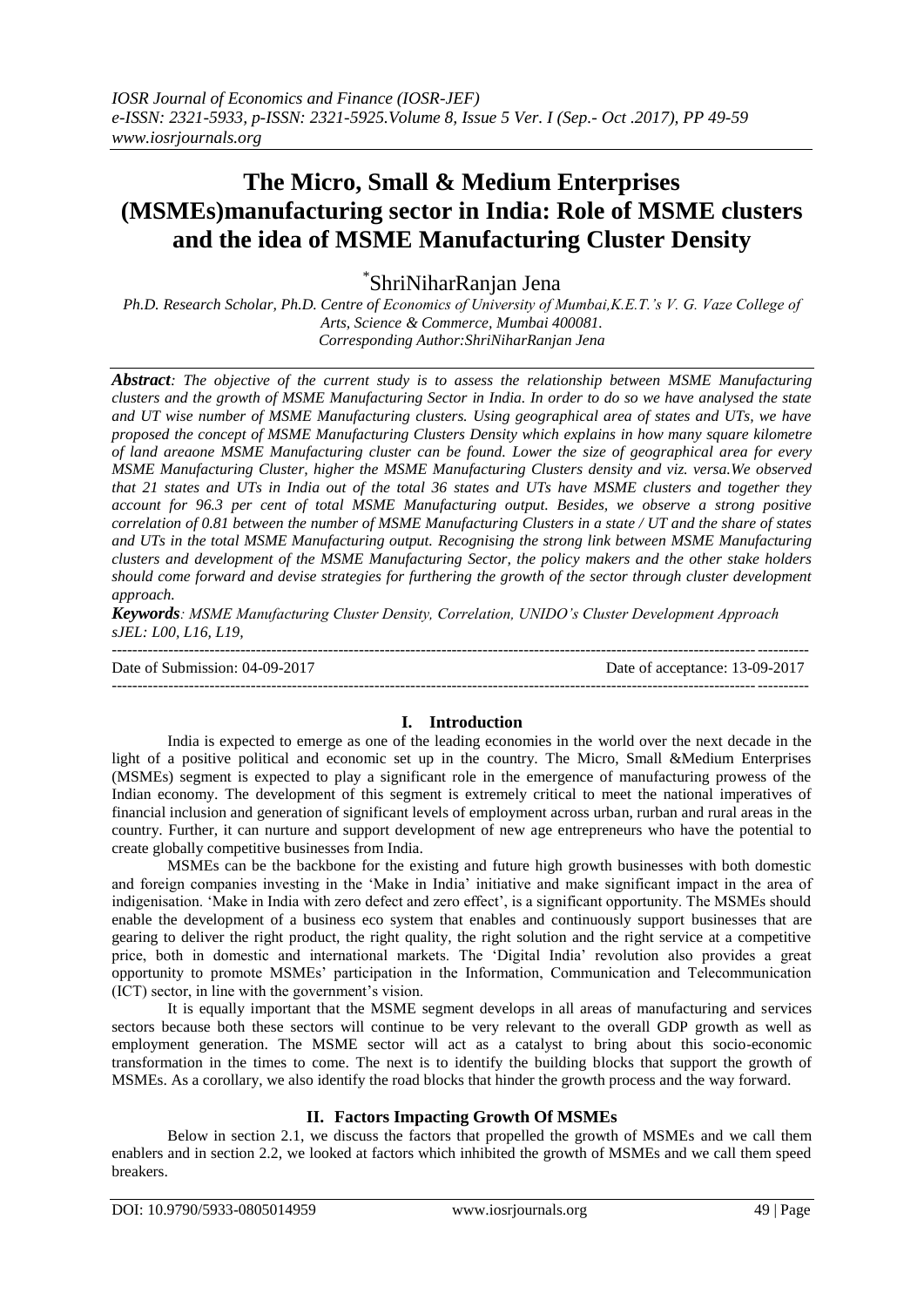#### **2.1. The Enablers**

- We found that there are seven enablers and eight speed breakers impacting growth of MSMEs in India.
- **2.1.1. Rapid growth of the Indian Economy:** The different five year plan periods have witnessed increasing growth rate of the Indian economy. The rapid growth of the larger economy has enabled the constituents of the economy to grow and the MSMEs are no exceptions. Along with the larger economy, the MSMEs have also grown over time.
- **2.1.2. Domestic demand driven economy:** The Indian economy has been primarily a demand driven economy. Consumption accounts for more than 65 per cent of the economy as seen in figure1 and in recent times the Indian economy has been mainly a consumption driven one. This augurs well for sustainability of GDP growth in the long run.



**FIGURE1:RATIO OF CONSUMPTION TO GDP**

The high rate of consumption demand has led to growth of many domestic industries for supply of the demanded goods. This has led to the rapid growth of MSMEs in India.

**2.1.3. Resilient performance of Exports:** Since allowing full current account convertibility, the Indian exports have been rising at a good pace as shown in Figure 2.



The MSME sector contributes around 45 per cent to India"s exports is a testimony to the fact that rising exports have provided a scope for the Indian MSMEs to growth over time.

**2.1.4. Gradual increase in credit to the MSME sector:** Access to adequate and timely finance is sin-quanon for the success of any venture. The data on sectoral deployment of Bank credit reveals that the credit flows to the MSME sector has been increasing steadily over the years as seen in Figure 3.

#### **FIGURE 3: CREDIT OUTSTANDING TO THE MSME SECTOR**



**2.1.5. Classification of MSMEs as part of priority sector lending by RBI:** For classification under priority sector, no limits are prescribed for bank loans sanctioned to Micro, Small and Medium Enterprises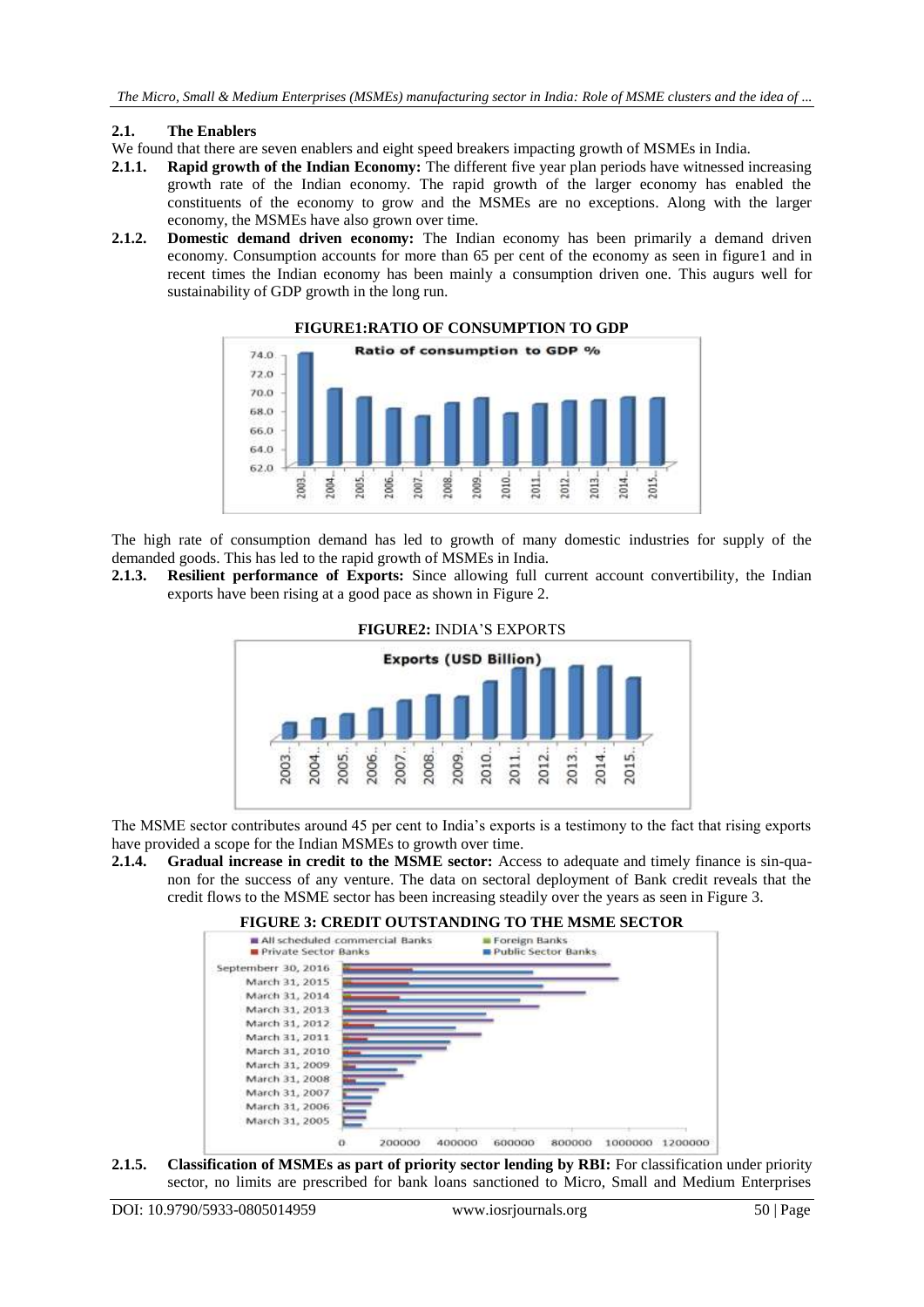engaged in the manufacture or production of goods under any industry specified in the first schedule to the Industries (Development and Regulation) Act, 1951 and as notified by the Government from time to time. The manufacturing enterprises are defined in terms of investment in plant and machinery under MSMED Act, 2006.

Bank loans up to Rs. 5 crore per unit to Micro and Small Enterprises and Rs. 10 crore to Medium Enterprises engaged in providing or rendering of services and defined in terms of investment in equipment under MSMED Act, 2006 are eligible for classification under priority sector. As per the revised guidelines and within the overall limit for MSMEs, 7.5 percent of ANBC or Credit Equivalent Amount of Off-Balance Sheet Exposure, whichever is higher to be achieved in a phased manner i.e. 7 per cent by March 2016 and 7.5 per cent by March 2017.

**2.1.6. Initial policy of reservation for MSME sectors:** Reservation of products for exclusive manufacture in the small scale sector was introduced for the first time in 1967 with the reservation of 47 items. This number increased progressively to 55 in February, 1970 (55) and to 128 in February, 1971. The number further increased to 177 in February, 1974, 188 in June, 1976 and then to 504 in April, 1978.

After the introduction of National Industrial Classification (NIC) code the list was recast. As a result, the list of reserved items expanded from 504 to 807 in 1978 and was 836 in 1989. Out of this, 39 items were de-reserved in four phases viz., 15 items on April 3, 1997, 9 items on February 3, 1999, one item on January 1, 2001 and 14 items on June 29, 2001. Subsequently, 51 items were de-reserved in May 2002, 75 items in May 2003 and 85 items in October, 2004,108 items in March 2005, 180 items in May 2006, 87 items in January 2007, 125 items in March 2007, 79 items in February 2008, 14 items in October 2008, 1 item in July 2010. As of July 2010, 20 items were reserved for exclusive manufacture in the small scale sector. Reservation afforded support to SSIs against competition from medium/large/ multinational companies. The policy received statutory backing in 1984 under Section 29B of Industries (Development & Regulation) Act, 1951.

As per a notification by the Ministry of MSME, dated April 10, 2015 the list of items reserved for exclusive manufacture in MSE Sector has been done away with. As on date there is no item reserved for exclusive manufacture in MSE Sector.

**2.1.7. Public procurement policy of the Central Government:** In exercise of the powers conferred under section 11 of the Micro, Small and Medium Enterprises Development Act, 2006, the Government of India has notified Public Procurement Policy for Micro & Small Enterprises (MSEs) Order, 2012 which is applicable for every Central Ministry / Department / PSU from 1st April, 2012.

The Policy mandates that every Central Ministry / Department / Public Sector Undertaking shall set an Annual goal of procurement from Micro and Small Enterprises from the financial year 2012-13 and onwards, with the objective of achieving an overall procurement of minimum of 20 percent of total annual purchases of products produced and services rendered by Micro and Small Enterprises in a period of three years. The minimum 20% Annual procurement from MSEs has become mandatory from 1st April 2015. Policy has also earmarked a sub-target of 4% out of the 20%, from MSEs owned by SC/ ST Enterprises. Further, Micro and Small Enterprises are facilitated by providing them tender sets free of cost, exempting Micro and Small Enterprises from payment of earnest money to reduce transaction cost of their business. 358 items are also reserved for exclusive procurement from Micro and Small Enterprises.

Every Central Government Ministry / Department / PSU shall report the goals set with respect to procurement to be met from MSEs and the achievement made thereto in their respective Annual Reports. They shall also prepare Annual Procurement Plan for purchases and upload the same on their official website so that Micro and Small Enterprises may get advance information about requirement of procurement agencies. All the Chief Ministers of State Governments have also been advised to formulate similar policy for MSEs in their states. A Grievances cell has been constituted for the redressal of grievances for MSEs. The policy is aimed at helping and promoting MSEs by improving their market access and competitiveness through increased participation by MSEs in Government purchases and encouraging linkages between MSEs and large enterprises.

# 2.2. **THE SPEED BREAKERS**<br>2.2.1. Deficiency in the availability

**2.2.1. Deficiency in the availability of key inputs:** There are deficiencies in availability of two key inputs. *Unskilled labour:*One of the major problems of labour market in India is that there are a growing number of unskilled labourers in the country. In the absence of adequate vocational institutes, skill formation among the labour force in the country is very slow. This creates problem for the MSMEs to find competent hands to run their operations.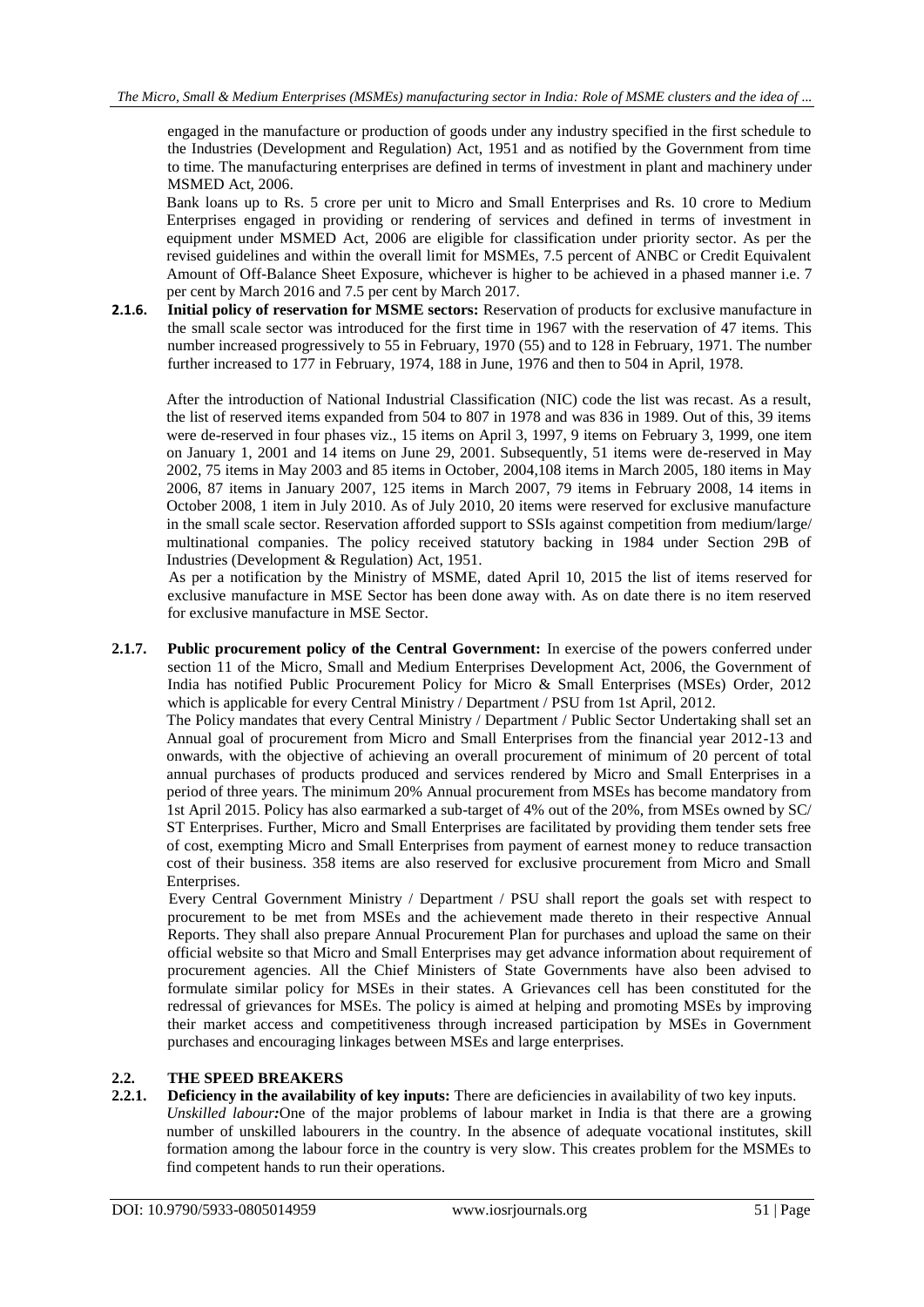*Inadequate economic infrastructure in terms of roads, power & ports***:** Adequate and modern infrastructure powers the steady growth of a nation"s economy. The absence of proper infrastructure can cause serious problems to an enterprise's daily business operations of manufacturing and distribution of goods and services. Poor infrastructure affects businesses at every level and ends up being a deterrent to healthy growth. The following reasons highlight some of the key infrastructural issues that cause a hindrance to normal business operations in an MSME. The biggest challenge continues to be the lack of electricity resources:

- i. Inadequate supply of water;
- ii. Lack of facilities like Tool Rooms;
- iii. Insufficient methods of industrial waste management;
- iv. Inadequate cluster infra reducing competitiveness;
- v. Lack of reliable electricity resources;
- vi. No minimum price for power fixed for MSME;
- vii. Volatility in prices of basic fuels
- **2.2.2. Inadequate access to formal finance:** Ease of credit access and quick finance is the most critical growth driver for any MSME. Most Indian MSMEs start out with minimal capital, which eventually stalls their growth after a certain point. Some major problems that approximately 80% MSME Entrepreneurs face on a day-to-day basis while trying to obtain credit assistance for their business operations:
	- i. Complex collaterals required to obtain term loans;
	- ii. High transaction costs in imports/exports;
	- iii. Private Equity Funding is difficult to obtain;
	- iv. Banks offer high rates for term loans;
	- v. Private equity (PE) dilutes control in the company;
	- vi. Un-standardised project appraisal system for term loans;
	- vii. Cumbersome procedures and delay in fund disbursement.
- **2.2.3. Disincentive for growth beyond MSME cadre:** In India, the MSMEs enjoy a lot of incentives to grow and flourish. As soon as they grow out of the cadre and become large they lose all benefits. This, very often becomes a disincentive for the MSMEs to grow out of the MSME cadre and harness the fruits of economies of scale. Recognising this difficulty, the general budget for FY 2013-14 had announced that benefits or preferences enjoyed by MSME to continue up to three years after they grow out of this category. Such a measure need to be streamlined and incentivised for the existing MSMEs.
- **2.2.4. Technical obsolesce:** SMEs in India face struggles on account of accessing and using the latest technological advancements. While knowledge, access and funds continue to hamper implementation of technology, absence of an ecosystem that enables technology transfer and interaction with experts is a critical reason of limited adoption. The below mentioned are the key reasons why MSMEs fail to adopt latest technology to innovate and transform their businesses. The absence of a common platform for interaction with technology providers continues to be the most critical challenge faced by MSMEs in this area.
	- i. Limited interaction between tech providers and seekers;
	- ii. Absence of ecosystem for technology transfer;
	- iii. Access to modern technology is expensive;
	- iv. Minimal knowledge about upcoming technologies;
	- v. Unavailability of e-Governance systems;
	- vi. Lack of effective information systems
	- vii. Lack of funds to support Innovation and R&D.
- **2.2.5. Competition from large corporate:** The MSMEs often face the monster of competition of large scale enterprises.Large businesses have certain inherent advantages over smaller companies. They are usually more established and have greater amounts of funds and resources. Larger companies also have more established customers. Hence, they can enjoy more repeat business, which produces higher sales and profits. There are also several other key advantages of owning a large business.Other significant advantages enjoyed by the large enterprises include strong brand recognition, greater human resources, economy of scale, access to modern technology, etc.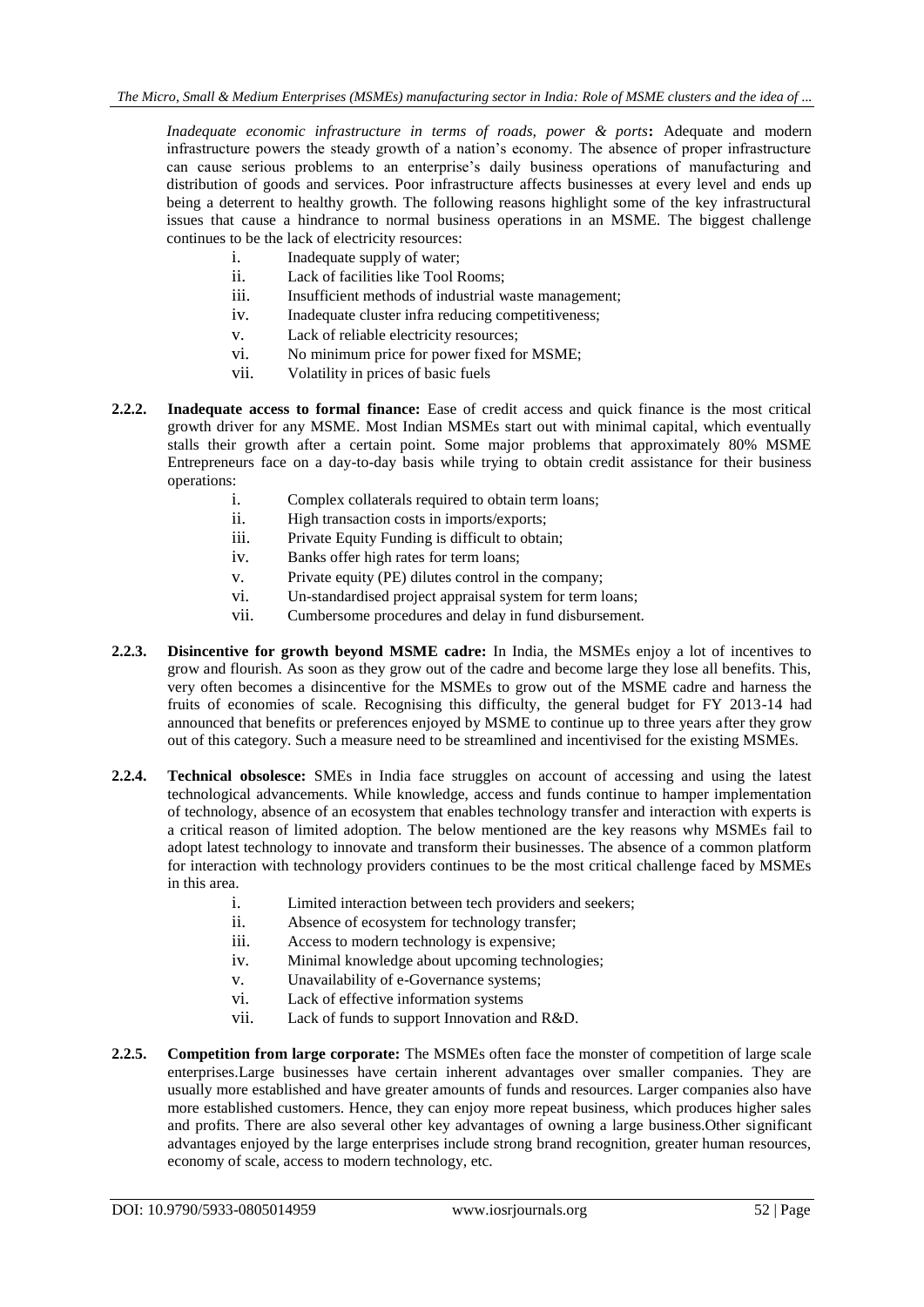**2.2.6. Corruption:** Corruption is considered a strong constraint on growth and development. It reduces economic performance. This is due to rent seeking, an increase of transaction costs and uncertainty, inefficient investments, and misallocation of production factors (Murphy et al. 1991, Shleifer and Vishny 1993, Rose-Ackerman 1997) that come with corruption.

The strong negative correlation between perceived corruption and the level of output provides prima facie evidence of the negative impact corruption has on value creation. While the causality underlying this relationship is likely to run both ways, the majority of analysts agree that it is primarily running from corruption to output rather than in the opposite direction. Still, the two-way relationship has the potential of setting in motion a virtuous circle, where output gains from curtailing corruption can be invested in human and civic capital necessary to make further progress in reducing corruption, leading to more output gains, and so forth. Corruptions do affect the growth of MSMEs in a number of ways, particularly by way of delay in getting requisite permission from government departments and various day to day operations.

- **2.2.7. Absence of exclusive marketing platforms and distribution networks:** With consumer habits changing rapidly and increased competition from both local and global brands, market dynamics and customer loyalties are in a state of flux. While offering best-in-class products and services, enterprises also need to improve the quality of customer interaction at each opportunity. Enhancing customer engagement is not a matter of choice anymore and to succeed, SMEs need market intelligence, tools and well trained workforces to respond to these external pressures. The below mentioned are the key reasons why domestic MSMEs in India are unable to approach marketing and distribution effectively.
	- i. Lack of monetary support/schemes;
	- ii. Limited knowledge about digital marketing;
	- iii. Limited expertise in new-age marketing;
	- iv. Unaware of technology for marketing;
	- v. Not enough trade fairs and buyer-seller meets;
	- vi. Losing to large competitors due to lack of networks.
- **2.2.8. Complicated Regulatory Policies for Starting a Business:** India is ranked at 130th position out of 189 countries who participated in the World Bank"s Ease of Doing Business Rankingprimarily due to unfavourable business climate for its enterprises, especially the MSMEs. Indian MSMEs are weighed down by inflexible and complicated regulatory policies like taxation, dealing with construction permits, registering property, enforcing contract, resolving insolvency, etc. Owing to this prohibitive business climate, many innovative entrepreneurs are not able to enter the markets or sustain a business. The following points show a breakdown of how inflexible regulatory policies affect the functioning of MSMEs:
	- i. Absence of a common regulatory body;
	- ii. Complicated procedures of setting up business;
	- iii. No special schemes for start-ups;
	- iv. Complex book keeping regulations.

After discussing various favourable and unfavourable factors for the development of the MSME sector in the country, we will evaluate the role of MSME Manufacturing clusters in growth and development of MSME sector in India.

Let us now first discuss the existing literature on the subject matter.

#### **III. Literature Review**

NeerajArya (2013) in a concept paper titled 'MSMEs and the Growing Role of MSME Clusters' have opined that MSMEs in India owe much of their success to the rapid growth of industrial clusters in the country. He opines that inter-firm linkages buttressed by the industrial clusters have enabled the MSMEs to move up the value chain.

Ministry of Micro, Small & Medium Enterprises, Govt. of India (2009) in a study titled "Evaluation Study of Micro, Small & Medium Enterprises" has concluded that the cluster development programme of the Government of India is essential and can be made more effective.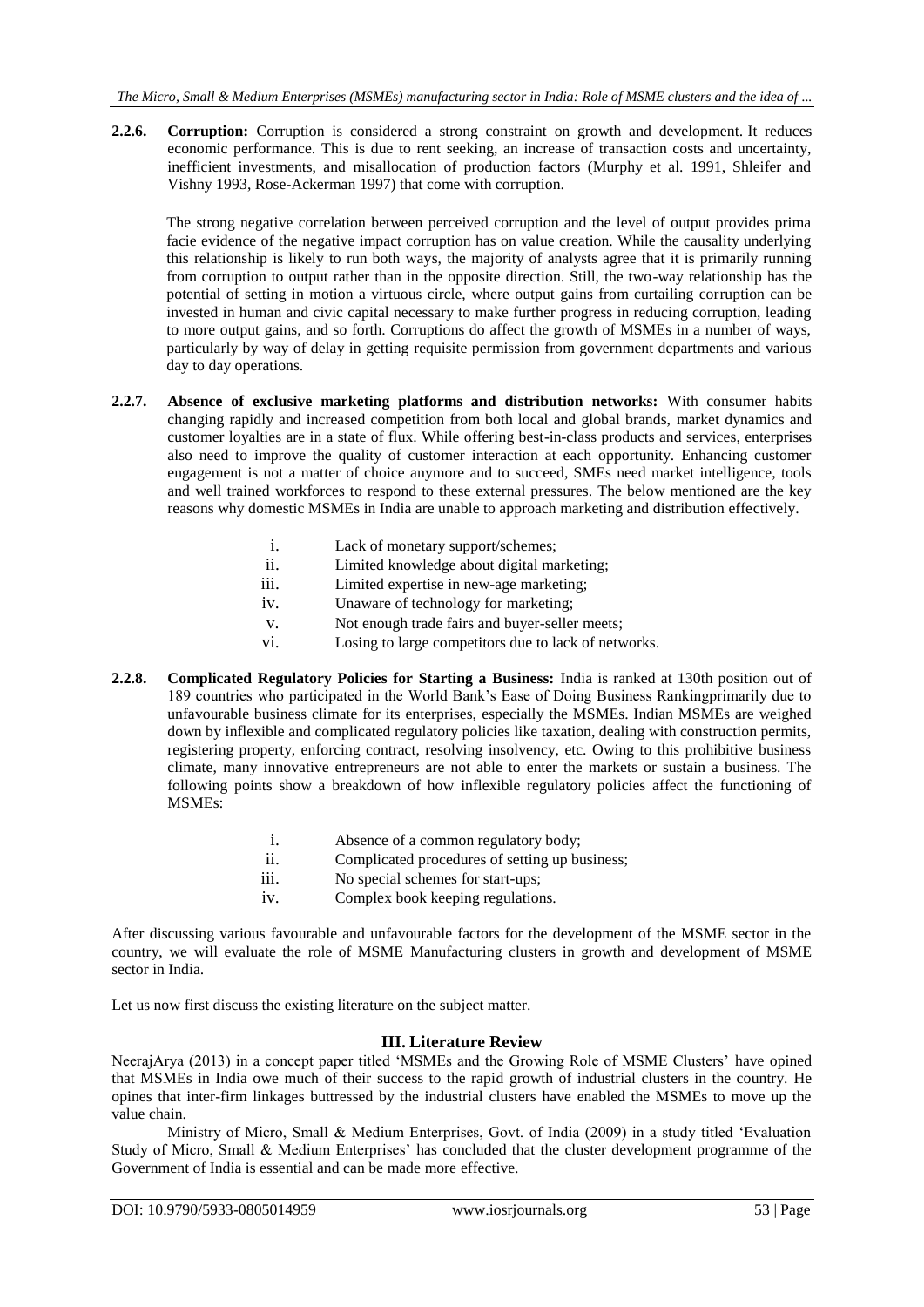PWC & CII (2011) in a paper titled 'Innovation: Changing the MSME Landscape' has stated that applying the cluster approach has proven useful as the point of departure for the design of innovation policies to support MSMEs in Asian countries. As per the paper, in India, the bio-technology industry has become a breeding ground of several innovation clusters. Such clusters augur well for the development of MSMEs in the country.

#### **IV. Definition Of Clusters In The Indian Context**

Clusters can be defined as sectoral and geographical concentration of enterprises, in particular Small and Medium Enterprises (SME), faced with common opportunities and threats which can:

- a) Give rise to external economies (e.g. specialized suppliers of raw materials, components and machinery; sector specific skills etc.);
- b) Favour the emergence of specialized technical, administrative and financial services;
- c) Create a conducive ground for the development of inter-firm cooperation and specialization as well as of cooperation among public and private local institutions to promote local production, innovation and collective learning.

UNIDO defines clustersas sectoral and geographical concentrations of enterprises that produce and sell a range of related or complementary products and, thus, face common challenges and opportunities. These concentrations can give rise to external economies such as emergence of specialized suppliers of raw materials and components or growth of a pool of sector-specific skills and foster development of specialized services in technical, managerial and financial matters. Networks are groups of firms that cooperate on a joint development project complementing each other and specializing in order to overcome common problems, achieve collective efficiency and penetrate markets beyond their individual reach. Networks formed by SMEs only are termed horizontal, to distinguish them from those where one or more large-scale enterprises are involved which are of the vertical type. Whether horizontal or vertical, networks can be developed within or independently of clusters.

#### **V. Unido On Cluster Approach**

As per UNIDO, clusters are defined as "geographical concentrations of inter-connected enterprises and associated institutions that face common challenges and opportunities". This definition highlights two essential features of clusters:

Firstly, they consist of a critical mass of enterprises located in geographical proximity to each other. Cluster as a critical mass of enterprises located in geographical proximity to each other. There is no universally accepted way of establishing the exact boundaries of a cluster. What is perceived as close in one location may represent an insurmountable distance in others; distance can be influenced by the availability of transport facilities, as well as by cultural identity and social values. Moreover, the number of enterprises necessary to be considered as constituting a cluster can vary depending on the size of a country;

Secondly, enterprises within clusters share many common features. Cluster-based enterprises share one or more of the following characteristics:

- They may use the same suppliers of raw materials and other inputs, especially when they are active in the same industrial sector.
- They may cater to the same markets and clients (e.g. the local handicraft market), even when producing different goods.

Finally, all enterprises share the same territory, its infrastructure, services and, in many cases, a common cultural identity. Enterprises within a cluster also often face common obstacles and challenges including, for example, a lack of infrastructure or limited access to capital. Besides enterprises, clusters also include support institutions, such as:

- Business associations;
- Business development service (BdS) providers;
- Financial service providers, including banks;
- Public authorities such as local, regional and national governments and regulatory agencies;
- Training agencies such as vocational schools, universities, etc.

#### **VI. MSME Clusters In India**

With a contribution of 40% to the country's industrial output and 35% to direct exports, the Small-Scale Industry (SSI) sector has achieved significant milestones for the industrial development of India. Within the SSI sector, an important role is played by the numerous clusters that have been in existence for decades and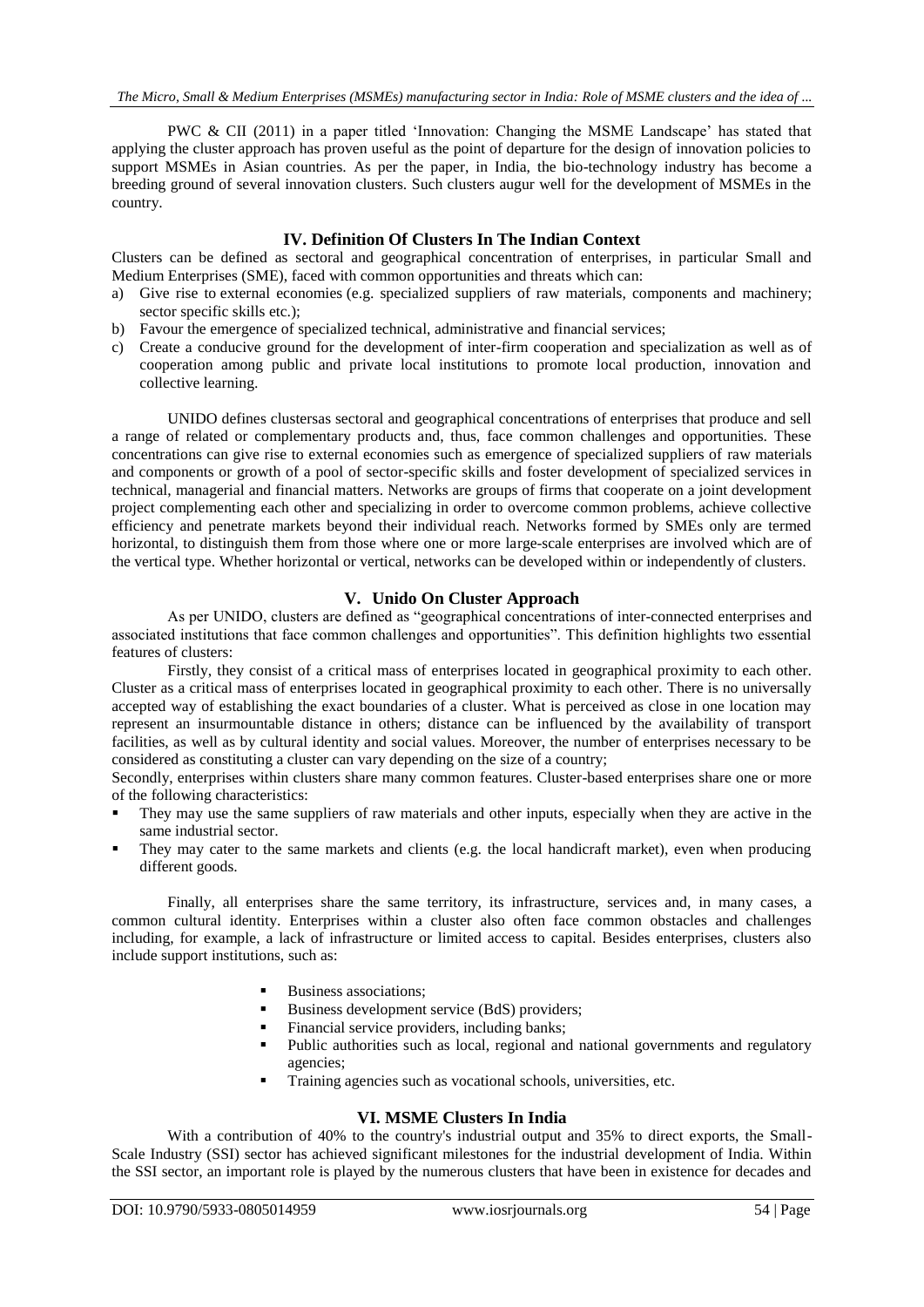sometimes even for centuries. According to a UNIDO survey of Indian SSI clusters undertaken in 1996 (later updated in 1998), there are 350 SSI clusters. Also, there are approximately 2000 rural and artisan based clusters in India. It is estimated that these clusters contribute 60% of the manufactured exports from India. The SSI clusters in India are estimated to have a significantly high share in employment generation.

Government initiated selected interventions in industrial clusters first in 1998 through its scheme Integrated Technology Upgradation and Management Programme (UPTECH). In August 2003, it was renamed as small Industry Clusters Development Programme (SICDP) and was broad-based for holistic and integrated development of micro and small enterprises through interventions such as capacity building, marketing development, export promotion, skill development, technology upgradation, exposure visits etc. and setting up of common facilities. Government simultaneously continued to implement a separate Integrated Infrastructural Development (IID) Scheme [started in 1994] for setting up of industrial estates and to develop infrastructure facilities like power distribution network, water, telecommunication, drainage, roads, storage and marketing outlets, common service facilities, etc. The IID Scheme also provided upgradation outlets, common service facilities in the existing industrial estates.

Some Indian MSME clusters are so big that they account for 90 per cent of India's total production output in selected products. As for example, the knitwear clusters of Ludhiana. Almost the entire Gems and Jewellery exports are from the clusters of Surat and Mumbai. Similarly, the clusters of Chennai, Agra and Kolkata are well known for leather and leather products. However, the majority of Indian clusters, especially in the handicrafts sector, are very small with no more than hundred workers, so specialized that no other place in the world matches their skills and the quality of their output. This is the case, for example, of the Paithanisarees cluster in Maharashtra. However, only a tiny minority of such artisan clusters are globally competitive.

The formidable challenges created for the MSME sector by the liberalization of the Indian economy, as well as its closer integration within the global economy, have generated a great deal of interest within India on novel approaches to MSME development. As a result, both private and public sector institutions at the Central as well as the State levels are increasingly undertaking cluster development initiatives.

The guiding principle of the United Nations Industrial Development Organization"s (UNIDO"s) approach towards small- and medium-scale enterprises (SMEs) is that they can play a key role in economic growth and equitable development in developing countries. Their contribution to employment generation, poverty reduction and wider distribution of wealth and opportunities represents a major window of opportunity for most developing countries. However the potential role of SMEs is often not realized because of a set of problems commonly related to size. Individual SMEs experience difficulties in achieving economies of scale in the purchase of such inputs as equipment, raw materials, finance and consulting services and are often unable to take advantage of market opportunities that require large production quantities, homogenous standards and regular supply. Small size is also a constraint on internalization of functions such as training, market intelligence, logistics and technology innovation, while preventing the achievement of a specialized and effective internal division of labour. To preserve their narrow profit margins, small-scale entrepreneurs in developing countries are often unable to introduce innovative improvements to products and processes and this limits the scope of firms to take advantage of new market opportunities. On a closer observation, however, it is clear that many of these obstacles are the result of SME"s isolation rather than their size. Therefore, closer cooperation among MSMEs as well as between MSMEs and the institutions in their surrounding environment holds the key to overcoming them.

Networking offers an important route for individual MSMEs to address their problems as well as to improve their competitive position. By coordinating their activities, enterprises can collectively achieve economies of scale beyond the reach of individual small-scale firms and obtain bulk purchase inputs, achieve optimal scale in the use of machinery and pool production capacities to meet large-scale orders. Inter-enterprise cooperation also enables SMEs to specialize in their core businesses and give way to an external division of labour thus improving their efficiency in production. Joint work also encourages enterprises to learn from each other, exchange ideas and experience to improve product quality and take over more profitable market segments. Evidence from developing and developed countries shows that cooperative relations and joint action are more likely when enterprises operate in proximity and share business interests such as markets for products, infrastructure needs or challenging external competition. Within such groups, or clusters, enterprises" joint initiatives are stronger, because of the critical mass of interested parties, more cost-effective due to shared fixed costs and easier to coordinate, with proximity fostering mutual knowledge and trust. UNIDO, therefore, has launched a programme to promote linkages among SMEs as well as between enterprises and their institutional environment. The following map shows where projects focused on networking are being implemented or designed and have been completed.

#### **VII. State / UT Wise MSME Manufacturing Clusters In India**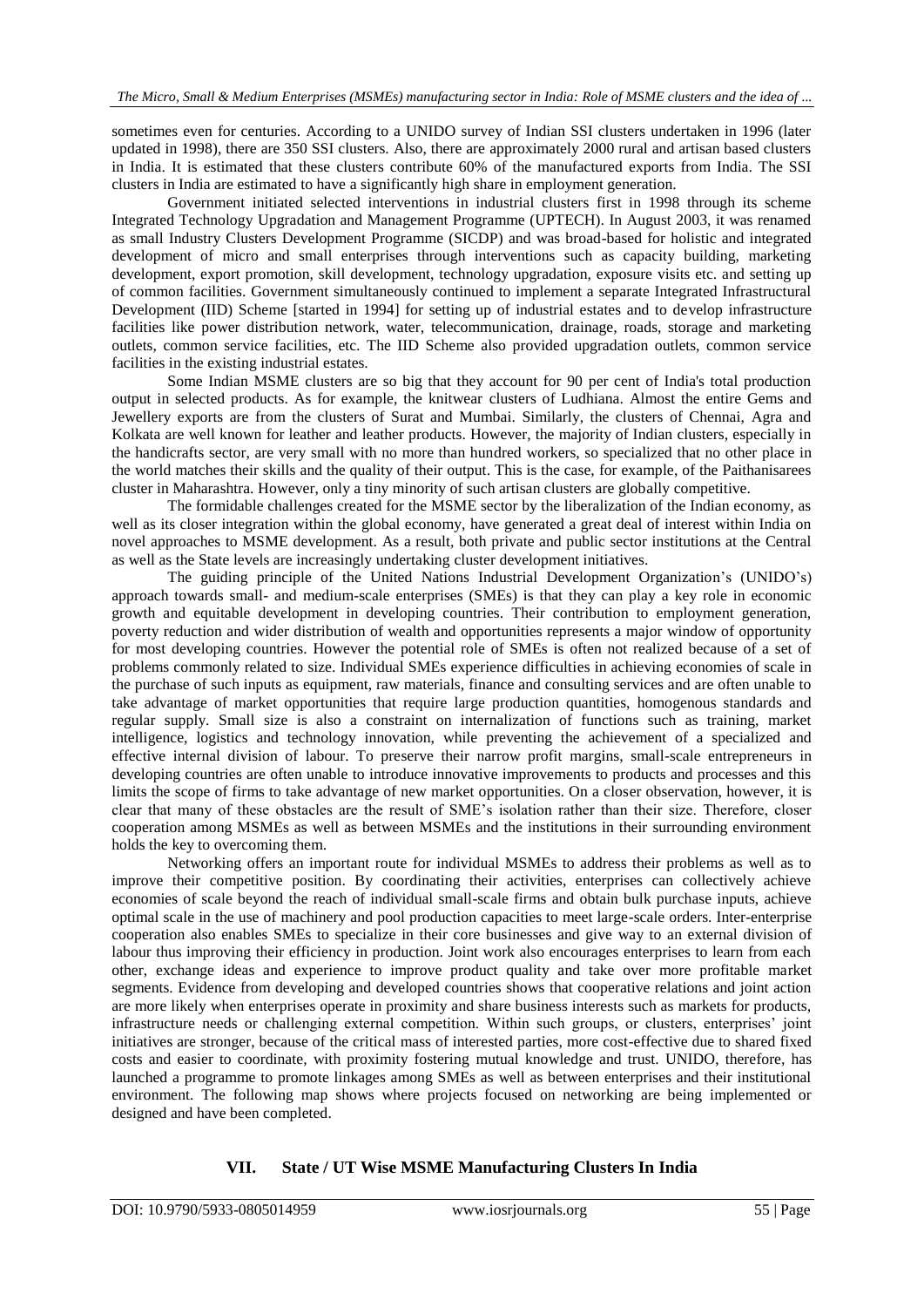Out of the 35 states and UTs in India, we find that only 21 states and or UTs have MSME Manufacturing clusters identified by United Nations Industrial Development Organisation (UNIDO). A total of 388 MSME Manufacturing Clusters have been identified by UNIDO in India.

| <b>State</b>         | Number of<br><b>MSME</b><br><b>Manufacturing</b><br><b>Clusters</b> | <b>State</b>     | <b>Number of MSME</b><br><b>Manufacturing</b><br><b>Clusters</b> |
|----------------------|---------------------------------------------------------------------|------------------|------------------------------------------------------------------|
| Maharashtra          | 58                                                                  | Odisha           | 13                                                               |
| Gujarat              | 49                                                                  | Kerala           | 10                                                               |
| <b>Uttar Pradesh</b> | 39                                                                  | Madhya Pradesh   | 10                                                               |
| Andhra Pradesh       | 32                                                                  | J & K            | $\mathfrak{F}$                                                   |
| Punjab               | 30                                                                  | Uttarakhand      | 3                                                                |
| Tamil Nadu           | 28                                                                  | Himachal Pradesh | 3                                                                |
| Haryana              | 24                                                                  | Jharkhand        | 3                                                                |
| Rajasthan            | 20                                                                  | <b>Bihar</b>     | 3                                                                |
| Delhi                | 19                                                                  | Chhattisgarh     | $\overline{2}$                                                   |
| Karnataka            | 19                                                                  | Goa              | 1                                                                |
| West Bengal          | 17                                                                  |                  |                                                                  |

**Table 1:** State / UT wise MSME Manufacturing Clusters

From Table 1, we observe that while the state of Maharashtra has the highest number of MSME Manufacturing clusters at 58, Gujarat boasts of 49 MSME Manufacturing Clusters followed by Uttar Pradesh with 39 clusters. At the tail end, Goa has only one MSME Manufacturing cluster so far.

#### **VIII. The Concept Of MSME Manufacturing Cluster Density And The Correlation Between Number Of MSME manufacturing Clusters In A State And Share Of States In MSME Manufacturing Output**

| <b>State</b>         | <b>Number of MSME</b><br>manufacturingClusters | Geographical<br>Area (Sq. Km.) | <b>One MSME</b><br>manufacturingCluster<br>in every(sq km.) | <b>Share</b> in<br>total MSME<br>output $(\% )$ |
|----------------------|------------------------------------------------|--------------------------------|-------------------------------------------------------------|-------------------------------------------------|
| Maharashtra          | 58                                             | 307713                         | 5305                                                        | 11.8                                            |
| Gujarat              | 49                                             | 196024                         | 4000                                                        | 5.1                                             |
| <b>Uttar Pradesh</b> | 39                                             | 240928                         | 6178                                                        | 10.3                                            |
| Andhra Pradesh       | 32                                             | 275045                         | 8595                                                        | $\overline{5.4}$                                |
| Punjab               | 30                                             | 50362                          | 1679                                                        | 7.6                                             |
| <b>Tamil Nadu</b>    | 28                                             | 130058                         | 4645                                                        | 9.8                                             |
| Haryana              | 24                                             | 44212                          | 1842                                                        | 4.9                                             |
| Rajasthan            | 20                                             | 342239                         | 17112                                                       | 4.6                                             |
| Delhi                | 19                                             | 1490                           | 78                                                          | 2.8                                             |
| Karnataka            | 19                                             | 191791                         | 10094                                                       | 5.2                                             |
| West Bengal          | 17                                             | 88752                          | 5221                                                        | 7.3                                             |
| Odisha               | 13                                             | 155707                         | 11977                                                       | 2.7                                             |
| Kerala               | 10                                             | 38863                          | 3886                                                        | 6.9                                             |
| Madhya Pradesh       | 10                                             | 308245                         | 30825                                                       | 3.2                                             |
| J & K                | 5                                              | 101387                         | 20277                                                       | 1.5                                             |
| Uttarakhand          | $\overline{3}$                                 | 53483                          | 17828                                                       | 1.5                                             |
| Himachal Pradesh     | 3                                              | 55673                          | 18558                                                       | 1.6                                             |
| Jharkhand            | 3                                              | 79714                          | 26571                                                       | 0.9                                             |
| Bihar                | $\overline{3}$                                 | 94163                          | 31388                                                       | 1.6                                             |
| Chhattisgarh         | $\overline{c}$                                 | 135191                         | 67596                                                       | $\overline{0.8}$                                |

**Table 2:** State / UT wise MSMEmanufacturing Clusters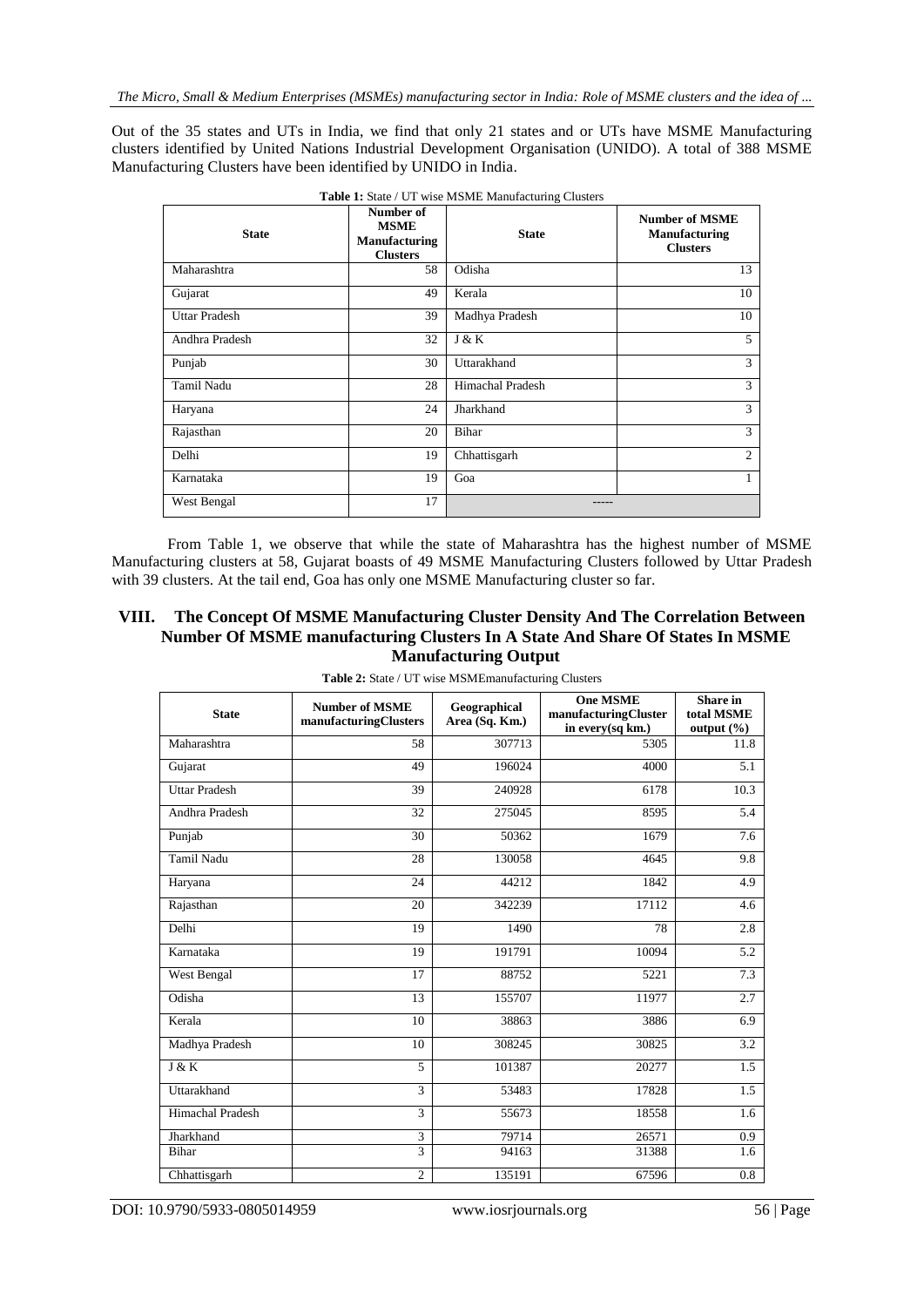| <b>State</b>                                                                                                                                                                                                                                                  | <b>Number of MSME</b><br>manufacturingClusters | Geographical<br>Area (Sq. Km.) | <b>One MSME</b><br>manufacturingCluster<br>in every(sq km.) | <b>Share</b> in<br>total MSME<br>output $(\% )$ |  |  |
|---------------------------------------------------------------------------------------------------------------------------------------------------------------------------------------------------------------------------------------------------------------|------------------------------------------------|--------------------------------|-------------------------------------------------------------|-------------------------------------------------|--|--|
| Goa                                                                                                                                                                                                                                                           |                                                | 3702                           | 3702                                                        | 0.8                                             |  |  |
| $\mathcal{C}_{\text{current}}$ , UNIDO, $\mathcal{C}_{\text{current}}$ , $2011$ , $\mathcal{C}_{\text{current}}$ , $\mathcal{C}_{\text{current}}$ , $\mathcal{C}_{\text{M}}$ , $\mathcal{C}_{\text{M}}$ , $\mathcal{C}_{\text{M}}$ , $\mathcal{C}_{\text{M}}$ |                                                |                                |                                                             |                                                 |  |  |

**Table 2:** State / UT wise MSMEmanufacturing Clusters

Source: UNIDO, Census 2011, Fourth Census of MSME, Self computation.

In Table 2, we have given information on number of MSME manufacturing clusters vis-à-vis the geographical area of the states / UTs. Here, we propose the concept of MSME Manufacturing Cluster density. MSME Cluster density is defined as the size of area per MSME cluster. Lower the size of area for each MSME Manufacturing Cluster, higher the MSME Manufacturing Cluster density and viz. versa. Among the states / UTs, the UT of Delhi has the highest MSME Manufacturing cluster density where as it is the worst in case of Chhattisgarh. For instance, as per the MSMEManufacturing Cluster Density, Delhi has a MSME ManufacturingCluster in every 78 sq. km, whereas the state of Chhattisgarh has a MSMEManufacturing Cluster in every 67,596 sq. km.

Moreover, together these 21 states having MSME clusters account for 96.3 per cent of total MSME Manufacturing output in the country. Leading the pack with 58 MSME Manufacturing Clusters, Maharashtra accounts for 11.8 per cent of total MSME Manufacturing output in the country. Maharashtra is being closely followed by Gujarat with 49 MSME Manufacturing clusters and 5.1 per cent of total MSME Manufacturing output and Uttar Pradesh with 39 MSME Manufacturing clusters and 10.3 per cent of total MSME Manufacturing output. We observe a strong positive correlation of 0.81 between number of MSME Clusters in a state/UT and the share of that state/UT in total MSME Manufacturing output.

#### **IX. Potential Benefits Of Cluster Approach**

A growing body of literature in both advanced as well as developing countries suggests that the collocation of enterprises in clusters is aimed at securing some of the following benefits:

- a) Reduction in transaction costs.
- b) Innovation and Technological development arising from local interactions (Knowledge externalities and spill overs).
- c) Reduced costs through learning by imitation and emulation.
- d) Localised external economies such as specialized labour market, specialization through increased local division of labour and existence of competent specialized suppliers.
- e) Advantages related to being customer-driven organization and product diversification.
- f) Joint action of local producers- cooperation among enterprises or groups of firms joining forces in business associations or consortia- that would inter alia enable the cooperating units collectively to reap the economies of both scale and scope to the extent they work as complementary and mutually supportive producers.

However, the predominant benefits are as follows:

#### **2.3. Cluster helps isolated SMEs to overcome barriers to growth**

Clusters are particularly promising environments for SME development. Due to their small size, SMEs individually are often unable to realize economies of scale and thus find it difficult to take advantage of market opportunities that require the delivery of large stocks of standardized products or compliance with international standards.

They also tend to have limited bargaining power in inputs purchase, do not command the resources required to buy specialized support services, and have little influence in the definition of support policies and services. The existence of a cluster per se does not automatically ensure that entrepreneurship will flourish or that enterprises will generate sustained returns. Even when located within a cluster, small and medium-sized enterprises (SMEs) face barriers to growth. Although these barriers are often considered to relate to the size of the enterprises, on closer examination they are frequently revealed as having more to do with isolation. In nonperforming clusters, these constraints often manifest in unhealthy competition based on lowering wages, disregarding the welfare of workers, minimizing investment in technology and depleting natural resources. This form of competition results in stagnant clusters, with local stakeholders reaping few benefits. Evidence from strongly performing clusters, by contrast, demonstrates that it is possible for MSMEs to achieve high levels of growth by achieving steady quality improvements and adding value, while at the same time respecting environmental, social and labour standards.

#### **2.4. Benefits of collective efficiency**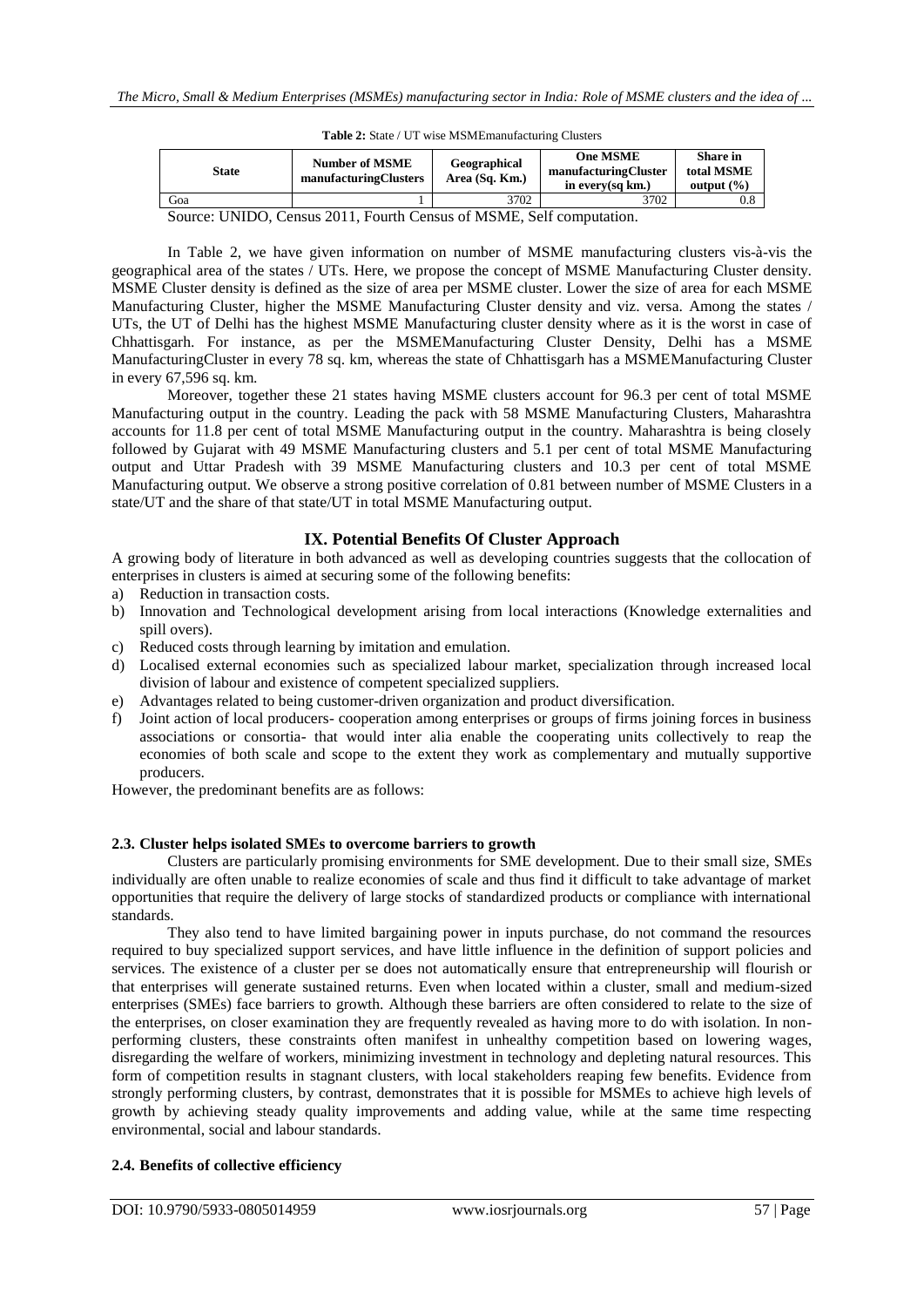Spatial proximity and shared strategic interests allow enterprises and their support institutions to realize shared gains through the organization of joint actions between cluster enterprises (e.g., joint bulk inputs purchase or joint advertising, or shared use of equipment) and between enterprises and their support institutions (e.g., provision of technical assistance by business associations or investments in infrastructure by the public sector). The advantage accruing to the cluster from such collective efforts is referred to as collective efficiency. Evidence suggests that the willingness of entrepreneurs to engage in joint actions is a critical success factor to unleash their growth potential. However, despite the potential benefits deriving from joint actions, entrepreneurs often choose a go-it-alone strategy. Several factors can hinder cooperation between enterprises including: i) Transaction costs; ii) Coordination costs; iii) adverse business culture. Obstacles to cooperation can also arise between enterprises and support institutions. While spatial proximity on its own can reduce some of the costs associated with cooperative activities between enterprises and institutions, other obstacles need to be consciously addressed for a cluster to become dynamic and growth-oriented. The UNIDO approach to cluster development thus focuses on removing obstacles to joint actions with the objective of encouraging collective action. The result chain or intervention logic underlying the approach is depicted to the right.

#### **2.5. Cluster development for inclusive growth**

The idea of inclusive growth has gained momentum in recent times, more particularly India the concept of inclusive growth has even find its place in the official document. Inclusive growth refers to a growth process wherein all the sections of the society contribute as well as get benefited from the growth process. The underlying concern of UNIDO"s cluster development approach is the promotion of private sector based pro-poor growth, defined as a pattern of economic growth that creates opportunities for the poor, and generates the conditions for them to take advantage of those opportunities. The pro-poor growth potential of cluster development resides not just in its capacity to stimulate high rates of growth, but also in the conducive environment it provides for the promotion of broad-based and inclusive forms of development. This is partly because clusters constitute socio-economic systems where the population of enterprises often overlaps with the communities living and working within a specific area or territory.

Cluster-based entrepreneurs and workers often share a similar social, cultural and political background and practice reciprocity and self-help. This tends to lend itself to growth patterns that are likely to be more inclusive than in most other economic contexts. Over the past 20 years, UNIDO has been involved in the implementation of cluster and network development projects in 23 countries (see graphic below). Based on lessons learned from theory and practice, UNIDO cluster initiatives provide technical assistance designed to foster the undertaking of joint actions among firms and support institutions.

The rationale behind this approach rests in that joint actions allow cluster stakeholders to overcome limitations and reap opportunities that are beyond their individual reach. Bottlenecks that constrain the growth of small-scale business are thereby removed, triggering performance improvements under economic, social and environmental aspects. A performing private sector will turn into an engine of growth in the local economy, thus generating benefits and opportunities of participation for the poor. UNIDO follows an approach to cluster development aimed at addressing the root causes of cluster stagnation and help unleash their growth potential. Support to formulate, implement, monitor and evaluate cluster development initiatives is provided to local institutions in countries and regions where clusters have been selected for support. The focus lies on initiatives that encourage enterprises and institutions in these clusters to undertake joint actions that could ultimately yield benefits to the cluster as a whole and the communities in which they are embedded. Getting there requires a strategic approach.

Vast majority of the empirical studies have found that clustered enterprises show a higher innovative capacity than isolated firms. Such clusters open up efficiency gains which individual enterprises rarely attain. These efficiency gains are due to the competitive advantage derived from local external economies and joint action. This is true not only in developed countries but also in developing countries. As a result, clusters are now common in a wide range of countries and sectors. In addition, they have helped small enterprises to overcome well-known growth and marketing constraints. However, the growth experiences have been diverse. At one extreme, there are artisanal clusters with little dynamism and low innovative capacity. At the other extreme, there are clusters with deepening inter-firm division of labour, enhanced competitiveness and international market penetration. Isolated enterprises generally face additional constraints in the era of liberalization and globalization that require products with higher quality, larger production qualities, and regular supply. This restricts their ability to improve efficiency and productivity and also to adapt and be flexible in changing market conditions including difficulties associated with economies of scale. Thus, clusters can be a powerful means for overcoming these constraints and succeeding in an ever more competitive market environment.

# **X. Conclusion**